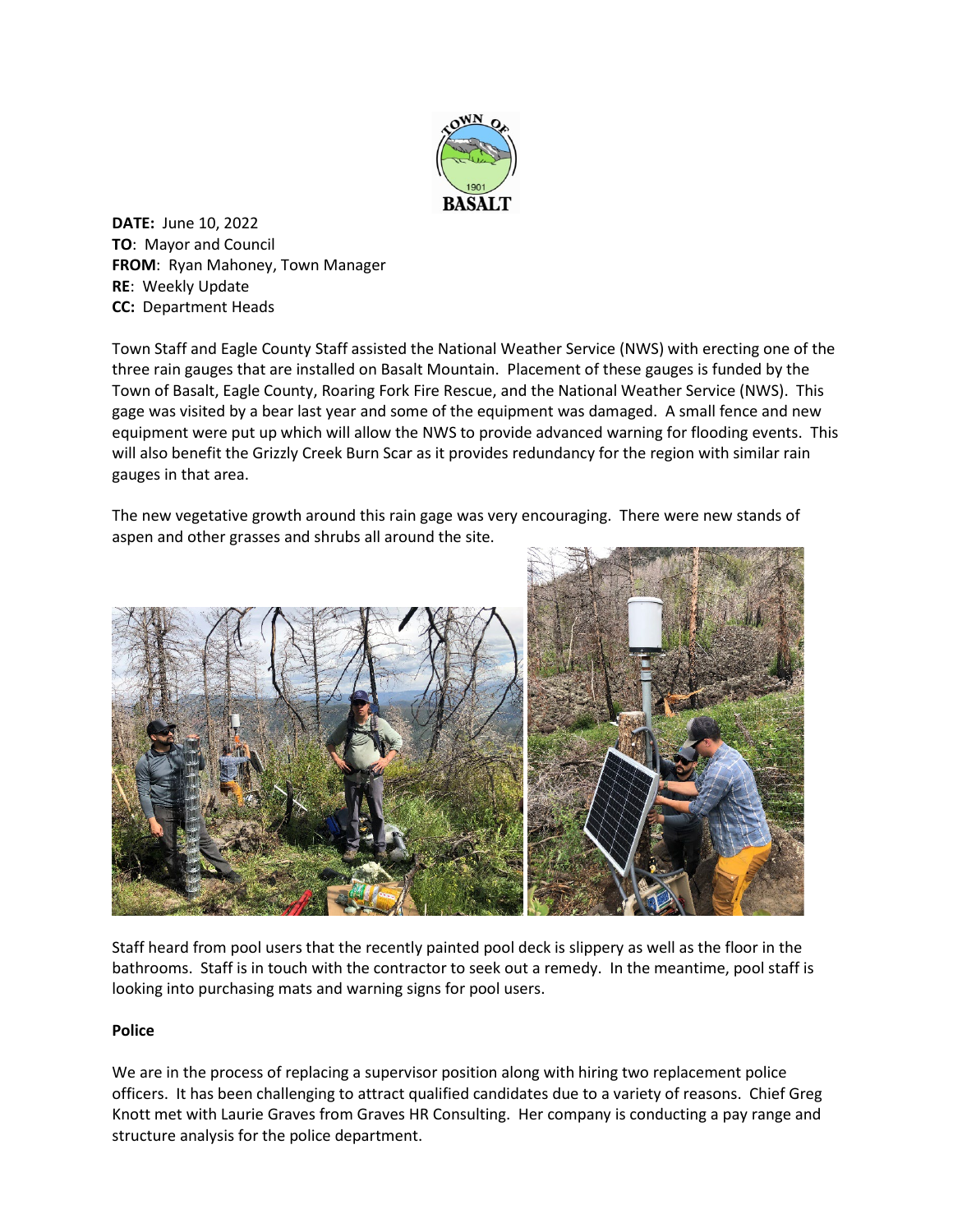Our Community Police Academy will meet on Saturday to learn about firearm operations and safety. This is a required course for attendees to attend if they wish to participate in our future range shooting day.

Pitkin County Emergency Management is updating the county wide Hazard Mitigation Plan. Chief Knott and Assistant Planning Director James Lindt competed a community and town operation assessment to be used for plan development.

## **Planning**

**Basalt Center Circle (BCC) Application –** The Applicant has submitted a final plan application and Staff has referred it out to the Town's referral agencies for review. The Planning and Zoning Commission completed their review of the BCC Final Plan Application. The BCC Final Plan Application is scheduled for initial review by the Council is July.

**Basalt River Park Improvements** – The architects on the bandshell and bus station/restroom continue to work on the designs for those elements of the park. The bandshell designers and Staff met with TACAW representatives to discuss audio/visual elements of the bandshell. Work on Phase II of the Basalt River Park by RMCL has begun, topsoil is being delivered to bring the site to final grade, irrigation is being installed, and the first shipment of trees was delivered.

**Midland Avenue Streetscape Project** – the Design Team and Town staff, have been moving the Midland Avenue Streetscape Project forward. The Design Team has been meeting with various stakeholder groups, and the owners/managers of the properties along Midland to gain their input. The Design Team has formulated conceptual plans which were presented to POST, P&Z and Council. A second community survey was published to gain additional input, and that input is now being considered. The Town has posted an RFP for Owners Representative Services for the Project, the RFP can be found on the Town's website.

**Green Initiatives and the Town of Basalt Photovoltaic and Energy Storage Project** –Staff and McKinstry continue to work with Holy Cross Energy, the school district, CORE and members of the Green Team on the project. McKinstry has provided a cost/benefit analysis on a handful of sites for review. McKinstry made a presentation to staff and representatives of the School District to discuss preferred options, and to begin selecting which should be taken to design.

**Other Basalt Forward 2030 Support** – Town Planning Staff also provided support to the Manager for the Basalt Forward 2030 projects.

**Mid-Valley Center Lot 4** – Phase 1A of the Project has been completed, and the landscaping has been installed. Town Staff and Gould are moving forward with final design of the foundation and building. The building has been ordered and construction will occur later this summer.

**Basalt River Park Development LLC** – A full building permit was issued on the Gallery Building which includes commercial, apartments, and the affordable housing units.

**Development Review/Applications** – Staff also spent time on responding to administrative reviews, complaints and working on land use applications and building permits.

**Green Team** – Staff attended the annual CC4CA board meeting in Vail yesterday. The board did not have to work on a new policy statement, as last year the board had voted to revisit it every two years rather